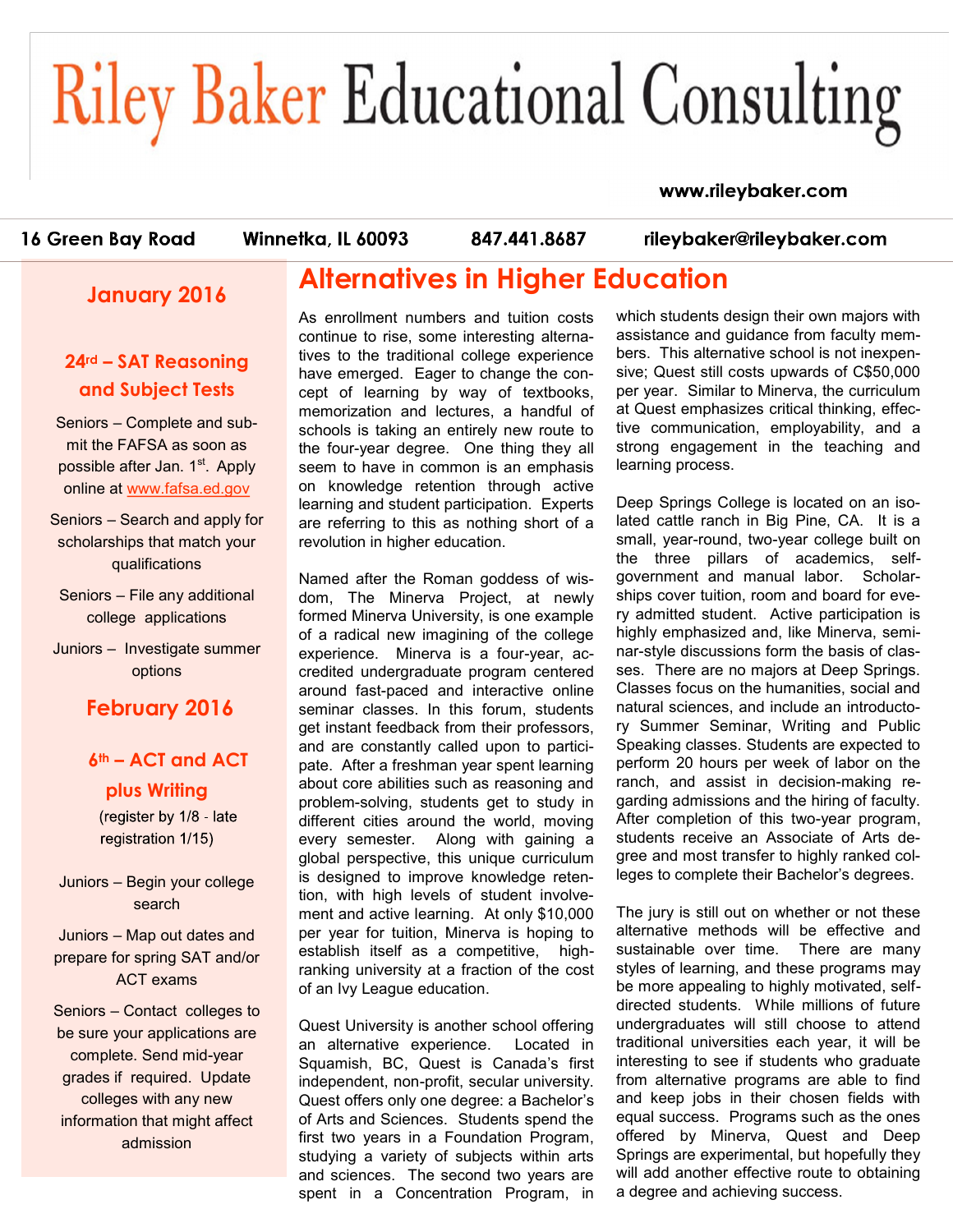#### Riley Baker Educational Consulting

**Career Paths for Energy Management Majors**

*After graduation, Energy Management majors can anticipate solid employment opportunities because of pent-up demand in the industry. Many programs report that close to 100% of graduates have one or more job offers with high starting salaries before graduation .* 

*Graduates enter the industry in many areas, including but not limited to accounting and finance, land management, and property administration for energy production companies. In the oil and natural gas extraction sector, some students will start their careers as landmen, who manage the operation of production facilities. Other recent graduates land jobs working in consulting, product management, utilities marketing and public policy positions.*



## **Majoring in Energy Management**

Affordable, reliable sources of energy – from oil and natural gas to renewable energy and fuels – are critical to the global economy. The energy industry is the third largest industry in the U.S., yet energy company executives report that they face a chronic shortage of skilled professionals to fill managerial positions in the industry. As energy production becomes ever more complex, it's anticipated that the future demand for trained managers and leaders will continue to grow throughout the industry for years to come. The U.S. Bureau of Labor estimates that energy-related jobs, including managerial level jobs, could increase by almost 2 million in the next decade.

How can students prepare for careers in this dynamic, growing industry? One pathway is a major in Energy Management. Offered by a number of universities, this interdisciplinary college major is designed to help students develop knowledge about all aspects of running a business in this field. Although specific requirements vary, students in most Energy Management programs combine science and technical courses in fields such as geology, geophysics and environmental science, with business courses in accounting, management, marketing and finance. Additional coursework in energy and real estate law helps round out the program, giving graduates a deep skill set for management jobs throughout the industry.

Many Energy Management programs focus on specific energy-industry areas. For example, some programs focus on preparing students for careers in the oil and natural gas industry, while others emphasize preparation for careers in sustainable energy. Other programs offer concentrations that can help students prepare for specific jobs within the broader industry, such as finance, accounting, real estate management or resources marketing.

Most programs place a strong emphasis on real-world learning. Internships are a

common component of an Energy Management major. Many programs also offer special scholarship programs for Energy Management majors, often underwritten by corporations eager to increase the pool of trained professionals in the industry.

An Energy Management major is best suited for students who have a strong interest in both business and energy use and its impacts on the environment. Students in this major should also have good math and science skills in order to be successful in both the major's technical classes and business courses. Majors should be strong communicators, with an analytical bent, in order to work in this fast-paced industry.

Long-term prospects for energy-related management careers are excellent. A recent survey of energy industry executives conducted by the Association of Energy Engineers found that nearly 70% of executives said their businesses faced a shortage of energy management professionals in coming years. Mid-career salaries within the industry are strong as a result, with industry financial managers averaging \$159,000, marketing managers \$175,000 and chief executives \$225,000 or more. Salaries are higher in some industry sectors than others. For instance, energy professionals in the oil and gas extraction segment may earn more than those in newer energy fields such as wind or solar energy.

If you want to learn more about Energy Management as a major and career, check out these links:

American Association of Professional Landmen: [http://www.landman.org/](file:///C:/Users/admin/Documents/Bedrock docs) [education/accredited](file:///C:/Users/admin/Documents/Bedrock docs)-programs

Select USA: The Energy Industry in the U.S.: [http://selectusa.commerce.gov/](http://selectusa.commerce.gov/industry-snapshots/energy-industry-united-states) industry-[snapshots/energy](http://selectusa.commerce.gov/industry-snapshots/energy-industry-united-states)-industry-united -[states](http://selectusa.commerce.gov/industry-snapshots/energy-industry-united-states)

American Energy Works: [http://](http://www.americanenergyworks.com/#/?section=morethan-just-a-job-a-career) [www.americanenergyworks.com/#/?](http://www.americanenergyworks.com/#/?section=morethan-just-a-job-a-career) [section=morethan](http://www.americanenergyworks.com/#/?section=morethan-just-a-job-a-career)-just-a-job-a-career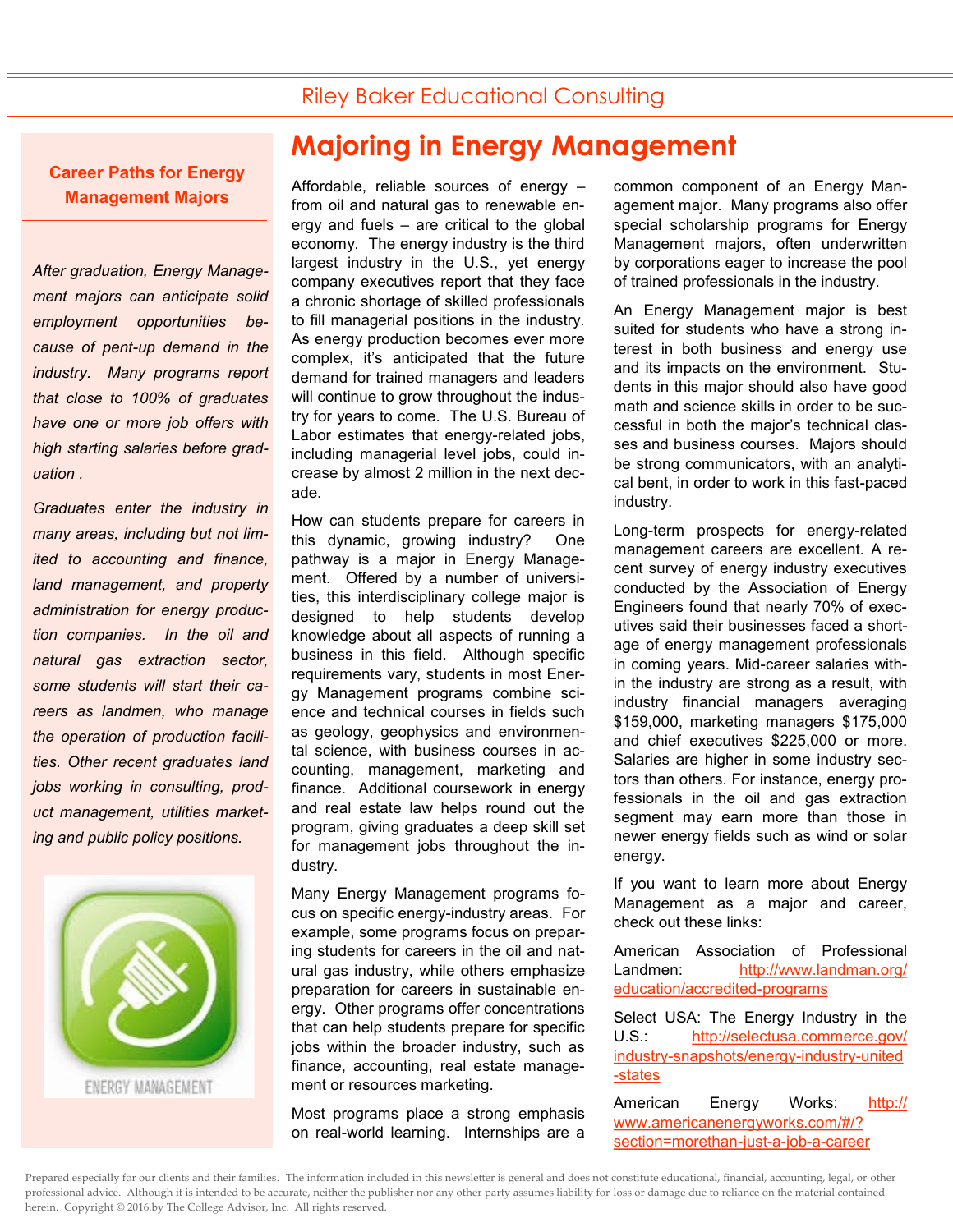## **Financial Matters: Time to Complete the FAFSA**



The FAFSA (Free Application for Federal Student Aid) is the main form used by colleges to determine eligibility for need-based aid. You'll want to file your FAFSA as soon after January 1st as you can this year, and then refile yearly while attending college. Beginning in the fall of 2016, the FAFSA will open for submission on October 1st, and will use financial information from the prior prior year (2015 info for the 2017-18 academic year.)

### **BA vs BFA: Which is Right for You?**

You have a passion for musical theater. Or, perhaps you love to paint, dance, or perform with your musical instrument. You can't imagine not pursuing a major in your chosen creative area in college. But as you explore colleges, you notice that some offer BA degrees and others BFA (or BM) degrees in your intended major. What's the difference, and how do you decide between the two?

Generally speaking, all students will complete between 30 and 40 classes during college, regardless of their major or degree. The main difference between a BA and a BFA program is how those classes will be divided between courses in the arts/performing arts and courses in other areas of study.

Students working towards a Bachelor of Art (BA) will usually complete 10 to 12 courses in their major (i.e., studio art, music, dance, theater, etc.). They'll take the remaining courses towards their degree in a broad range of other subjects. For students studying for a Bachelor of Fine Arts (BFA)

The FAFSA collects basic information about both the student and his/her parents' incomes and assets, and uses this information to determine an *expected family contribution* (EFC). The EFC is the amount that the student and family are expected to contribute towards the student's college expenses during the next academic year. The difference between the EFC and the *total cost of attendance* at your college of choice is known as *demonstrated need*. Using the demonstrated need figure, colleges prepare a customized financial aid package for each admitted student who qualifies for need-based financial aid.

This package may include both grants and loans, as well as self-help such as work-study opportunities. Only some

degree, that schedule will be reversed. Depending on the school, BFA students may take 18 to 20 courses in their creative area, filling out the rest of their schedule with courses in other subjects. (Some music conservatories offer a Bachelor of Music (BM) degree, which is similar to a BFA in terms of the number of courses required for the major.)

Which degree path is right for you? That depends on your interests and goals.

Students studying in a BA program have more flexibility to study other subjects that interest them. A BA degree also makes it possible to double major in a second subject area and still graduate in four years. For example, a student may decide to study both studio art and business, or music and neuroscience. This flexibility keeps the doors open in terms of after-college career options as well. Therefore, the BA degree is often the most comfortable fit for students who have a wide range of academic interests who aren't sure

colleges guarantee to meet 100% of established need, so financial aid may not cover all of your expenses at a particular college.

Complete the FAFSA online at [www.fafsa.ed.gov](http://www.fafsa.ed.gov) as soon as possible after January 1st. You'll need your 2015 tax return and other financial records as noted on the site. It is possible to complete the FAFSA even if you do not have your taxes done yet—you can use estimated figures and update later. It's best to complete the FAFSA as early as possible.

Not a senior? Families of underclassmen can get an early estimation of eligibility for aid with the FAFSA4caster at [www.FAFSA4caster.ed.gov.](http://www.fafsa4caster.ed.gov)

they want to focus most of their attention on their creative interest during college.

On the flip side, students who are positive that they want to devote most of their time during college to developing their creative talents – perhaps with the goal of a career in the field – may find a BFA degree program the best fit. The greater number of courses in the student's area of study often means deeper and more intensive training. For this reason, many consider a BFA to be a *pre-professional* degree, preparing students for a specific career.

One other difference between BA and BFA programs is that BFA programs often have more stringent admissions requirements and some programs are quite competitive. Students applying to BFA programs should expect to prepare and submit portfolios or attend auditions as part of the admissions process. Although there are some exceptions, most BA programs do not require auditions or portfolios at the time of admission.